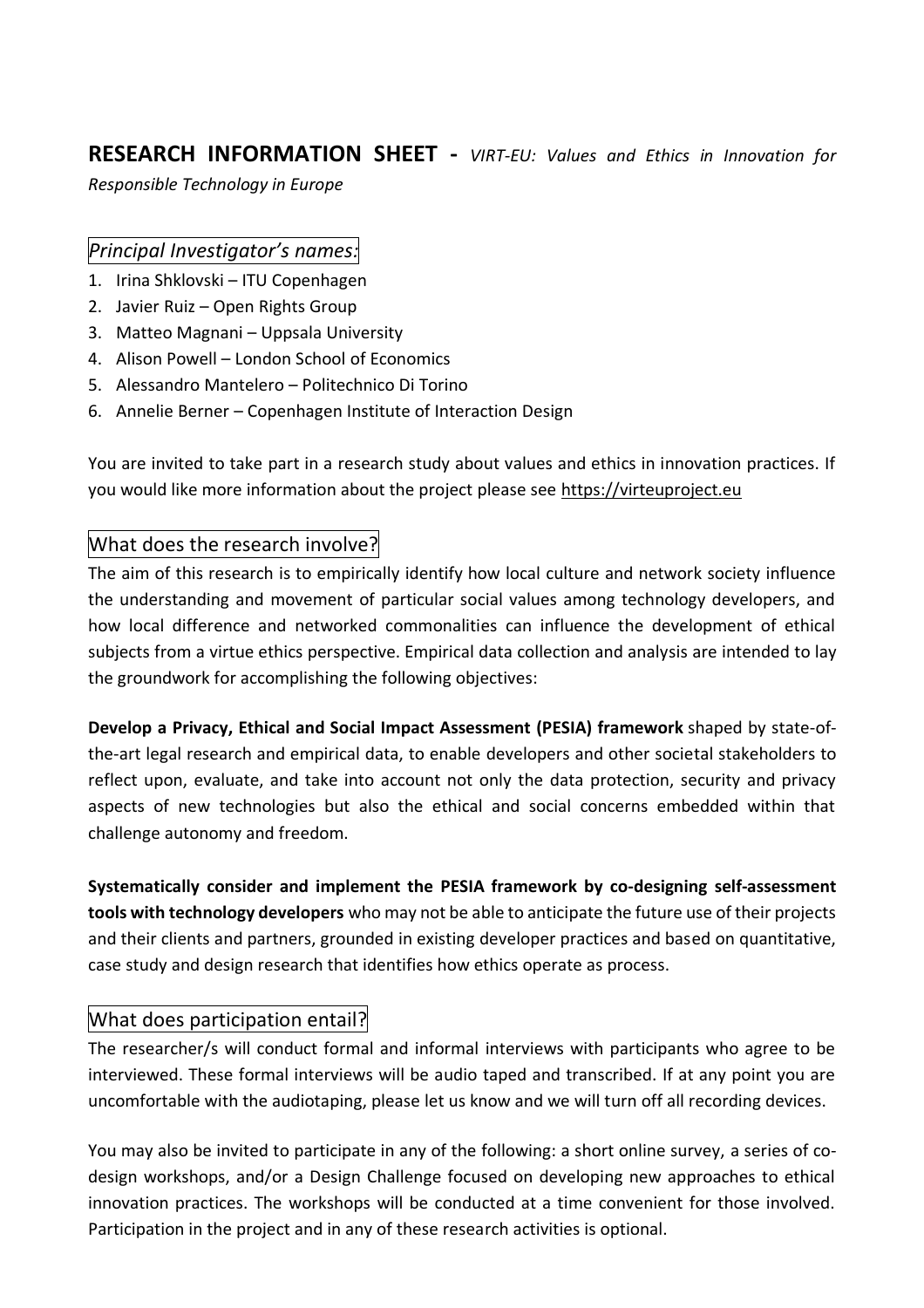Participation in this research is voluntary. There is no cost to you for participating. You may refuse to participate or discontinue your involvement at any time without penalty. You can choose to skip a question at any time.

## Source of funding

This project has received funding from the European Union's Horizon 2020 research and innovation program under grant agreement No 727040.

## Consenting to participate in the project and withdrawing from the research

You can consent to participating in the project and in any of the activities outlined above by completing the consent form attached to this Explanatory Statement and returning it to the researcher. You can also withdraw from the research at anytime. Up until the project is reported in publications you can request that any data relating to your participation be destroyed.

- a) Your consent is implied if you participate in the observational and informal interview activities. This means that you are consenting to the collection of anonymized data about your experiences. For instance, we will collect data about your opinions on responsible innovation, data protection, issues of privacy, and security.
- b) Survey, workshops, Design Challenge, structured and semi-structured interviews: if you wish to participate in the survey, workshops, Design Challenge, and/or structured and semistructured interview please sign and return the consent form to the researchers.

# Possible benefits and risks to participants

By participating in this study, you will be contributing to research related to understanding how European IoT innovators and developers make ethically consequential decisions – about code, hardware and data – for new connective devices, and the assumptions about human behavior, privacy and freedom that underpin European cultures of IoT innovation. There is little or no risk, inconvenience or discomfort to you in participating in the study.

# Payment

There is no payment or reward offered for those participating in this research.

## Confidentiality and storage of data

All research data will be de-identified and stored securely and confidentially. This means that your name and identifying details will be removed prior to reporting and publication and will not be shared with others. However, we cannot guarantee complete anonymity since the content of what you say, despite our best intentions, may be identifiable to people who work/communicate closely with you.

Pseudonyms will be used for all names in any reports and research publications. Data collected will be stored in accordance with the Danish Code of Conduct for Research Integrity. Only the researchers will have access to the data. The data will not be used for purposes other than the purposes of this research project.